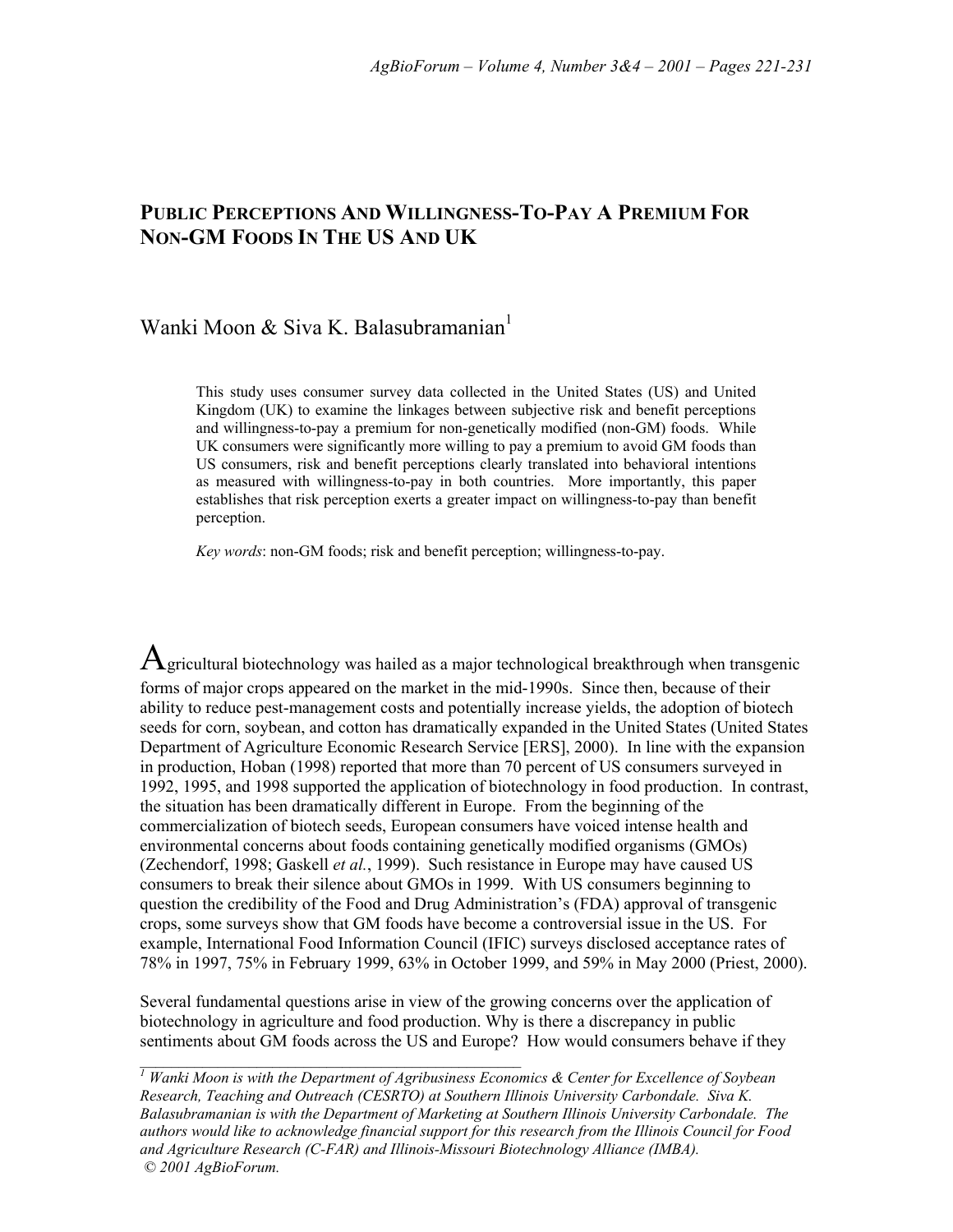have the right to choose between GM and non-GM foods? What is the role of risk and benefit perceptions in determining consumersí behavior with regard to GM foods? This paper offers some empirical insights into these questions using consumer surveys administered in December, 2000, online in the United Kingdom (2,568 respondents) and via mail in the US (3,060 respondents). Although consumer sentiments about agrobiotechnology vary across countries within the European Union, the United Kingdom is most likely to represent the middle ground among its 15 member nations. For example, Gaskel (2000) shows that Greece, Austria, and Luxembourg belong to the group least supportive of agrobiotechnology (14%-30%), and the Netherlands, Spain, and Finland are most supportive (69%-75%). The UK is in the middle group along with Germany and Belgium (47%-50%). Hence, it seems reasonable to use the UK as a proxy for the EU. The database includes an array of variables measuring consumer acceptance, perceptions, trust of regulatory agencies, and willingness-to-pay for non-GM foods that shed light on current trends in public sentiment about agrobiotechnology. Our study first examines survey results of particular relevance to addressing the questions raised above. Then a probit regression model is developed to probe the linkages between subjective risk and benefit perceptions and willingness-to-pay a premium for non-GM foods.

## **Survey Design**

A survey instrument was designed to measure two sets of conceptual variables of interest in this study: (1) attitudes and perceptions as related to agrobiotechnology, and (2) behavioral intentions with a focus on willingness-to-pay for breakfast cereals made of non-GM ingredients. The surveys were administered by mail in the US and online in the UK using household panels maintained by the National Panel Diary (NPD) group, a marketing consulting firm specializing in research on consumer behavior and food marketing. Survey methods which use an established panel are called "permission-based surveys" and are increasingly used in exploring various aspects of consumer behavior for academic or commercial purposes. Questionnaires were distributed to 5,200 households (a subsample of the NPD panel), selected across the United States by random sampling. The US sample was stratified by geographic regions, head of household age, education, and income, in line with the US census for adults. The same instrument was administered to consumers in the United Kingdom using online methods. Questionnaires were sent to about 9,000 participants of the online panel via emails, and 2,568 consumers completed the online survey within the next seven days.

Contingent valuation (CV) questions were included in the survey instrument to assess consumers' willingness-to-pay a premium for non-GM breakfast cereals. The CV method has emerged in recent years as an important tool to address health and nutrition related issues in food markets (van Ravenswaay, 1995). Although CV is commonly used to measure consumer preferences for nonmarket (e.g., environmental) goods, we were motivated to apply CV to food demand issues, in order to measure properly the value that consumers place on reductions in chronic or infectious disease risks associated with food consumption. In our survey design, respondents were asked to consider the following situation: "Suppose that you walk into a grocery store and want to buy breakfast cereals. The grocery store carries breakfast cereals (e.g., corn flakes, frosted flakes, or corn pops) of two types: (1) made from GM crops, and (2) made from conventional non-GM crops.î Further, respondents were asked to consider two scenarios: (1) the prices of breakfast cereals of both types are identical at \$4.00 per box, and (2) the price of non-GM breakfast cereals is higher when compared to that of GM breakfast cereals.

In an effort to reduce bias arising from the hypothetical nature of the CV questions, respondents were reminded that if they chose to spend more on conventional non-GM foods, they would be left with a smaller budget to spend on other grocery items. Further, to accommodate those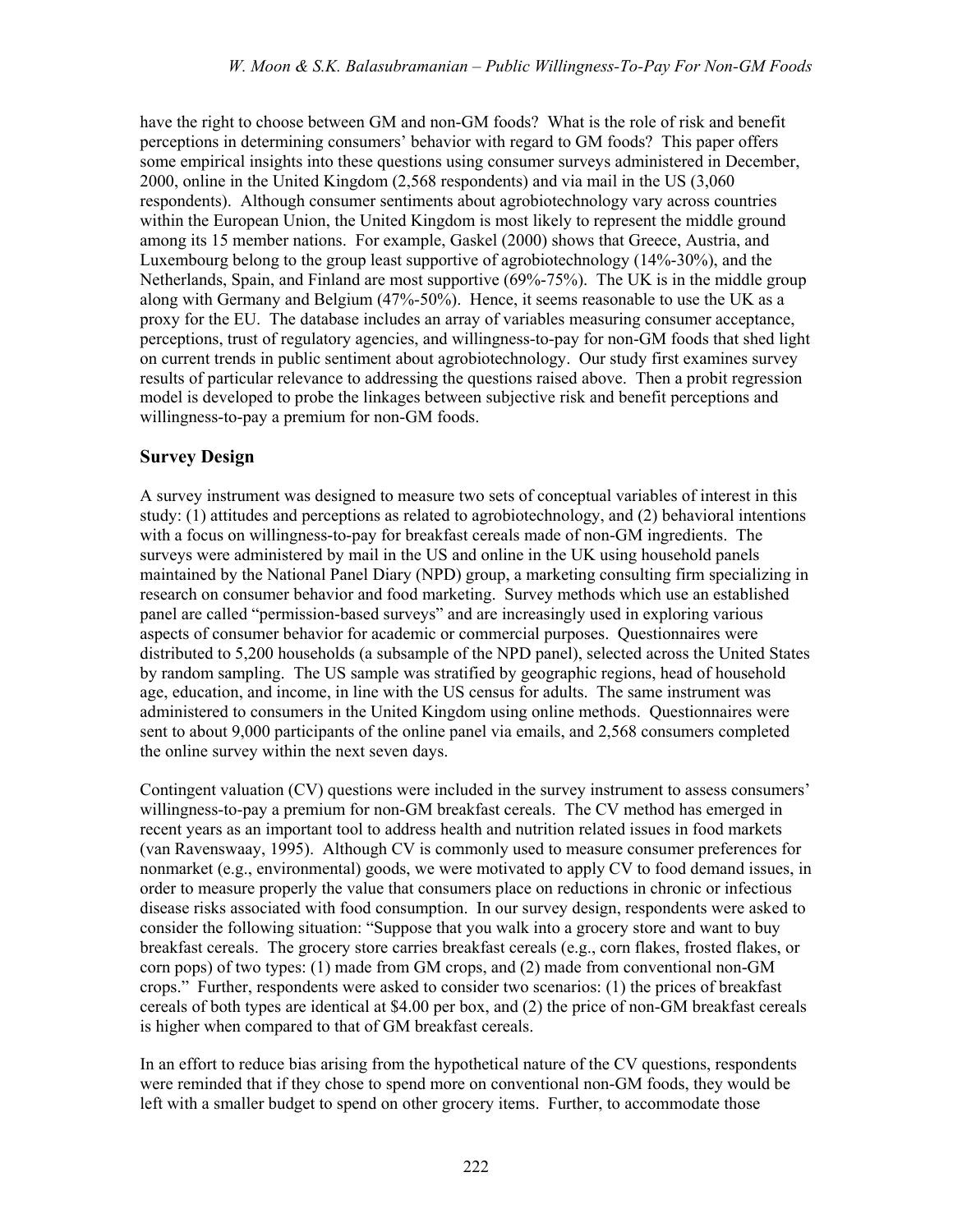respondents who were not aware of GM issues at all, we incorporated a "Don't Know" category in the responses to contingent valuation questions.

## **Survey Results**

### Public Acceptance

Public acceptance of agrobiotechnology was measured using a six-point Likert scale ranging from "Strongly oppose" to "Strongly support." Unsure respondents could select the option "Don't know.î Figure 1 shows the distribution of responses across the US and UK. Most notably, the percentage of US respondents that supports agrobiotechnology (32%) in our survey is considerably lower than the 70% reported by Hoban up to 1998. This finding corroborates the declining trend in the public acceptance rate in the US over the last few years. Yet the figure displays a key discrepancy across the US and UK. The percentage of consumers who selected "Don't know" was substantially larger in the US  $(37%)$  than UK  $(16%)$ . This result suggests that a significant segment of US consumers have not developed attitudes toward agrobiotechnology. This result has been found elsewhere (Hoban, 1998).





Note. Six-point scale ranging from "Strongly Oppose" to "Strongly Support" was used. In the pie chart "Oppose" is an aggregation of the first three categories while "Support" is for the last three categories.

It is interesting to compare and contrast the evolution of the attitudes of US consumers toward biotechnology in the pharmaceutical and food domains. Historically, public opinion in the US has been more positive about medical biotechnology than agricultural biotechnology. Our survey result mirrors this trend: 31% (46%) of US (UK) respondents were opposed to biotech foods while only 16% (18%) opposed biotech medicine, respectively. Although both biotech foods and biotech medicine are subject to regulatory oversight by the FDA, a plausible explanation for these differences stems from the extent of control mechanisms in place to enhance consumer welfare. That is, the field of biotech medicine has professional gatekeepers (i.e., physicians who command a high degree of consumer trust) that prescribe, direct, and control the consumption of such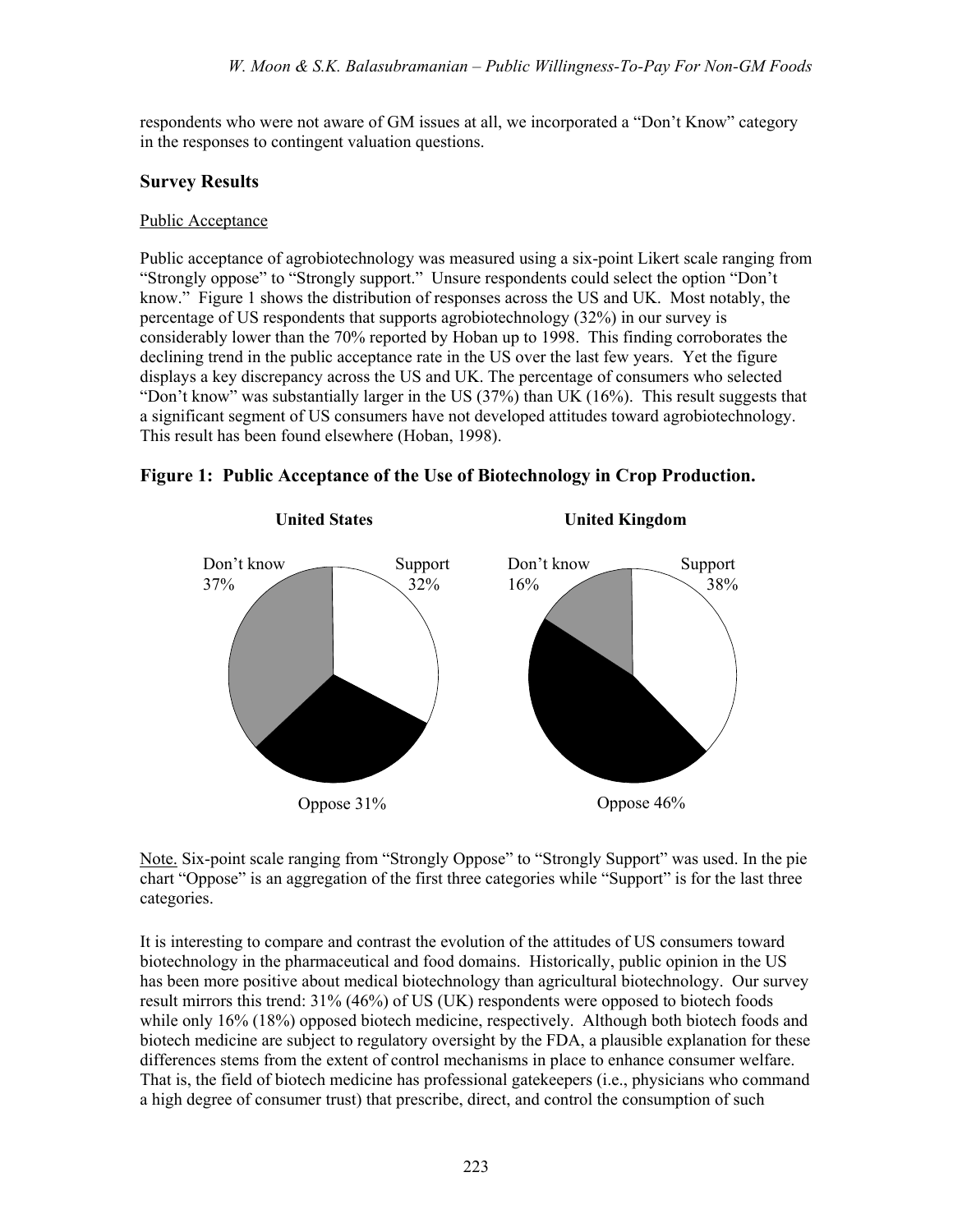products to benefit consumers. Moreover, the dosage and regimen associated with the consumption of biotech drugs is tailored to the needs of the individual. Such gatekeeping or tailoring activities do not exist for biotech foods. Another plausible explanation that has been advanced is that medical applications of the technology offer tangible direct benefits to consumers whereas the first generation of GM foods have offered only indirect benefits.

Distrust of regulatory agencies in the face of repeated food scares, such as "mad cow" or "foot and mouth<sup>"</sup> diseases in Europe, is often cited as a cause underlying European consumers' negative reception of biotech foods. Our NPD database measures the degree of trust that consumers place in regulatory agencies with the following two statements: "the government ensures the safety of overall food supply," "Do you agree/disagree?" and "the government has adequate rules and regulations specifically about GMOs," "Do you agree/disagree?" Table 1 shows that consumers across the US and UK are more skeptical of the government's role in assuring the safety of GM foods than general food safety. For example, 76% (48%) of US (UK) consumers endorsed the government's role in securing the safety of general food supply, while only 25% (20%) of US (UK) consumers considered rules and regulations about GMOs adequate. More importantly, table 1 substantiates that US consumers have relatively greater confidence in regulatory agencies for securing food safety in general, and GM foods in particular, as compared to UK consumers.

### Risk and Benefit Perceptions

Controversy over biotech foods stems from not only potential adverse health and environmental effects of agrobiotechnology, but also from a number of other qualitative aspects. Our survey design addressed eight risk/benefit attributes associated with agrobiotechnology encompassing: (1) health risks; (2) environmental hazards; (3) moral and ethical considerations; (4) the image of multinational corporations as the primary beneficiaries of biotechnology; (5) the growing control of multinational corporations over farming; (6) the potential for a reduction in world food shortages (increase in yields) resulting from the introduction of transgenic crops; (7) reduced use of chemicals in crop production; and (8) potential for improvements in the nutritional content of foods. Consumer perceptions about such attributes were measured using a seven-point Likert-type scale ranging from "Disagree Completely" to "Agree Completely" to "Don't Know." The first five attributes represent negative aspects while the latter three portray potential benefits of agrobiotechnology.

| <b>UIVIUS.</b>  |       |                    |       |                           |
|-----------------|-------|--------------------|-------|---------------------------|
|                 |       | <b>Food Safety</b> |       | <b>Safety of GM Foods</b> |
|                 | US(%) | UK $(%)$           | US(%) | UK $(%)$                  |
| Agree           | 76    | 48                 | 25    | 20                        |
| <b>Disagree</b> | 22    | 52                 | 40    | 64                        |
| Don't Know      | 2     | $\theta$           | 35    | 16                        |

|                    | Table 1: Consumer Trust of Government in Ensuring the Safety of Foods and |  |
|--------------------|---------------------------------------------------------------------------|--|
| GMO <sub>s</sub> . |                                                                           |  |

Table 2 presents the distribution of responses to the eight questions. Overall, UK respondents showed a greater level of consensus about the negative attributes of agrobiotechnology than US respondents. About 65% of UK respondents were concerned about adverse environmental effects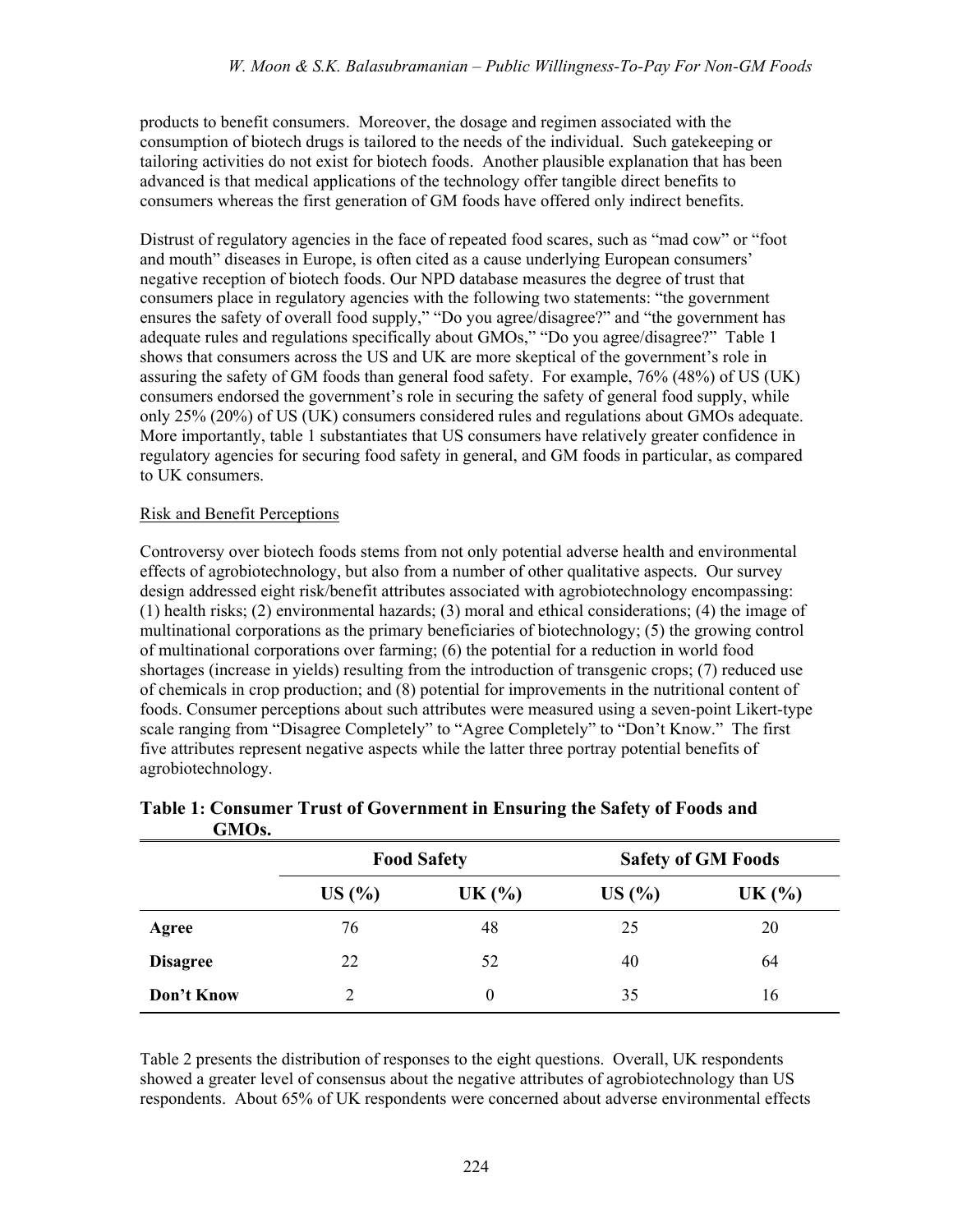resulting from agrobiotechnology. Further, 71% of UK respondents perceived multinational corporations as being the primary beneficiaries of agrobiotechnology with consumers assuming most of the risks. Multinational corporations were seen increasingly to control farming. There was also a divergence in the percentage of respondents across the US and UK who selected "Don't Know:" the US consumers were much more predisposed to choose the "Don't know" option than UK consumers across all questions (25%-50% in the US vs. 8%-28% in the UK).

Table 3 presents a correlation matrix among the five negative perceived attributes of agrobiotechnology. While there was no noticeable difference across the US and UK, the correlations were very high in both countries, ranging from 0.55 to 0.76. The correlation, for example, between perceptions about health and environment hazards (0.76) indicates that if respondents perceive health hazards from eating GM foods, they are also likely to perceive agrobiotechnology as posing environmental hazards. Two explanations are possible for these results. First, the high correlations accurately reveal the nature of consumer beliefs about the various attributes of agrobiotechnology. Alternatively, the high correlations may be attributed to dubious preferences resulting from differences in the attitude formation process. That is, consumers may form overall attitudes about various attributes of agrobiotechnology through a peripheral route (i.e., emotion, publicity or public opinion) instead of through a cognitive elaboration (or central route) (van Raaij, 1988; Wansink & Kim, 2001). Consequently, if a consumer develops a negative attitude toward GM foods through a peripheral route without evaluating the attributes, he/she may give responses similar across all negative attributes associated with agrobiotechnology.

|                                | <b>United States</b> |                 |                      | <b>United Kingdom</b> |                 |                      |
|--------------------------------|----------------------|-----------------|----------------------|-----------------------|-----------------|----------------------|
|                                | Agree                | <b>Disagree</b> | Don't<br><b>Know</b> | Agree                 | <b>Disagree</b> | Don't<br><b>Know</b> |
| <b>Negative Attributes (%)</b> |                      |                 |                      |                       |                 |                      |
| <b>Health Risks</b>            | 26                   | 31              | 43                   | 40                    | 37              | 23                   |
| <b>Environmental Hazards</b>   | 30                   | 23              | 47                   | 65                    | 16              | 19                   |
| Morally Wrong                  | 31                   | 43              | 26                   | 41                    | 51              | 8                    |
| Multi $1^a$ (Image)            | 53                   | 22              | 25                   | 71                    | 20              | 9                    |
| Multi $2^b$ (Control)          | 51                   | 18              | 31                   | 71                    | 15              | 14                   |
| Positive Attributes (%)        |                      |                 |                      |                       |                 |                      |
| Increase in Yields             | 47                   | 15              | 38                   | 61                    | 23              | 16                   |
| <b>Reduced Chemical Use</b>    | 42                   | 16              | 42                   | 43                    | 35              | 22                   |
| <b>Improved Nutrition</b>      | 29                   | 21              | 50                   | 29                    | 43              | 28                   |

#### **Table 2: Distribution of Consumer Responses to Negative and Positive Attributes.**

Notes.<sup>a</sup> Respondents responded to the following statement, "Corporations are the main beneficiaries from agricultural biotechnology, while consumers assume most of the risk.<sup>"</sup>

<sup>b</sup> Respondents responded to the following statement, "The development and use of genetically modified seeds will negatively impact family farms by putting more control of the food supply into the hands of multinational corporations.<sup>"</sup>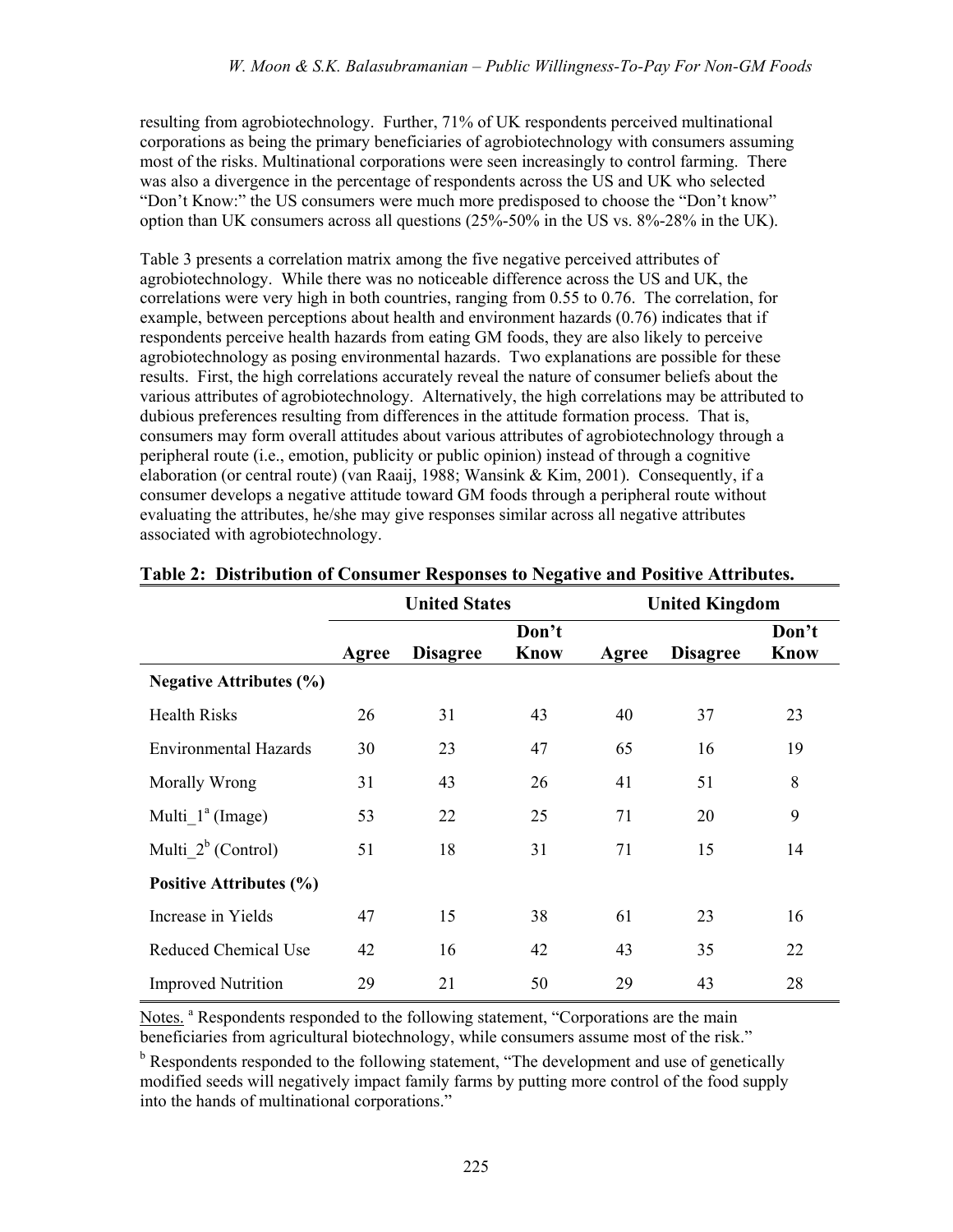| Table 5. Correlation matrix among the regative Five Attributes in the OS and OIG |                   |                    |                   |              |              |  |  |
|----------------------------------------------------------------------------------|-------------------|--------------------|-------------------|--------------|--------------|--|--|
|                                                                                  | <b>Health</b>     | <b>Environment</b> | <b>Morally</b>    | Multi 1      | Multi 2      |  |  |
|                                                                                  | <b>Risks</b>      | <b>Hazards</b>     | Wrong             | (Image)      | (Control)    |  |  |
| <b>Health Risks</b>                                                              | 1.00<br>1.00      |                    |                   |              |              |  |  |
| <b>Environment</b><br><b>Hazards</b>                                             | $0.76 \quad 0.66$ | 1.00 $1.00$        |                   |              |              |  |  |
| <b>Morally Wrong</b>                                                             | $0.75 \quad 0.73$ | $0.68$ 0.61        | 1.00<br>1.00      |              |              |  |  |
| Multi 1 (Image)                                                                  | $0.70 \quad 0.65$ | $0.66 \quad 0.63$  | $0.67 \quad 0.63$ | 1.00<br>1.00 |              |  |  |
| Multi 2<br>(Control)                                                             | $0.63 \quad 0.55$ | $0.64$ 0.57        | $0.63 \quad 0.53$ | 0.72<br>0.66 | 1.00<br>1.00 |  |  |

## **Table 3: Correlation Matrix among the Negative Five Attributes in the US and UK.**

Notes. Numbers in the bold indicate US correlations, unbolded represent UK data.

#### Willingness-to-Pay

To gain insight into how consumers would behave if they were allowed to choose between GM and non-GM foods, two questions were posed in relation to the following scenario involving breakfast cereals. There are two types of cereals—one made from GM crops and one made from conventional non-GM crops. Table 4 presents the distribution of responses to the two questions. The first question asks respondents: "Which breakfast cereal would you choose if the prices of both types are identical at \$4.00 per box?" Respondents were given four options: "No preference," "Breakfast cereals made from GM crops," "Breakfast cereals made from non-GM crops,"and "Don't know." The percentage of respondents  $(28\% \text{ vs. } 25\%)$  who either do not have a preference between GM and non-GM, or choose biotech foods, is similar between the two countries. There are, however, marked differences between the US and UK in terms of the percentage of consumers who choose non-GM  $(44\% \text{ vs. } 71\%)$  foods and those that "Don't know" (28% vs. 4%), suggesting a greater potential demand for non-biotech foods in the UK and greater ambivalence about GM foods in the US.

The second question asked respondents: "Would you be willing to pay a premium if it costs more to purchase conventional non-GM than GM breakfast cereals?" A comparison of consumer responses across the two questions highlights the role of premium in consumers' decision-making regarding the purchase of nonbiotech foods (table 4). The percentage of respondents who select non-GM in the US (UK) decreases from 44% (71%) to 37% (56%) between the first and second questions, while the percentage of "Don't know" increases from  $28\%$  (4%) to 41% (22%). These findings suggest that a premium for non-GM foods would (1) dissuade a significant portion of consumers from purchasing non-GM foods, and (2) make their preferences about GM/non-GM foods indeterminate ("Don't know").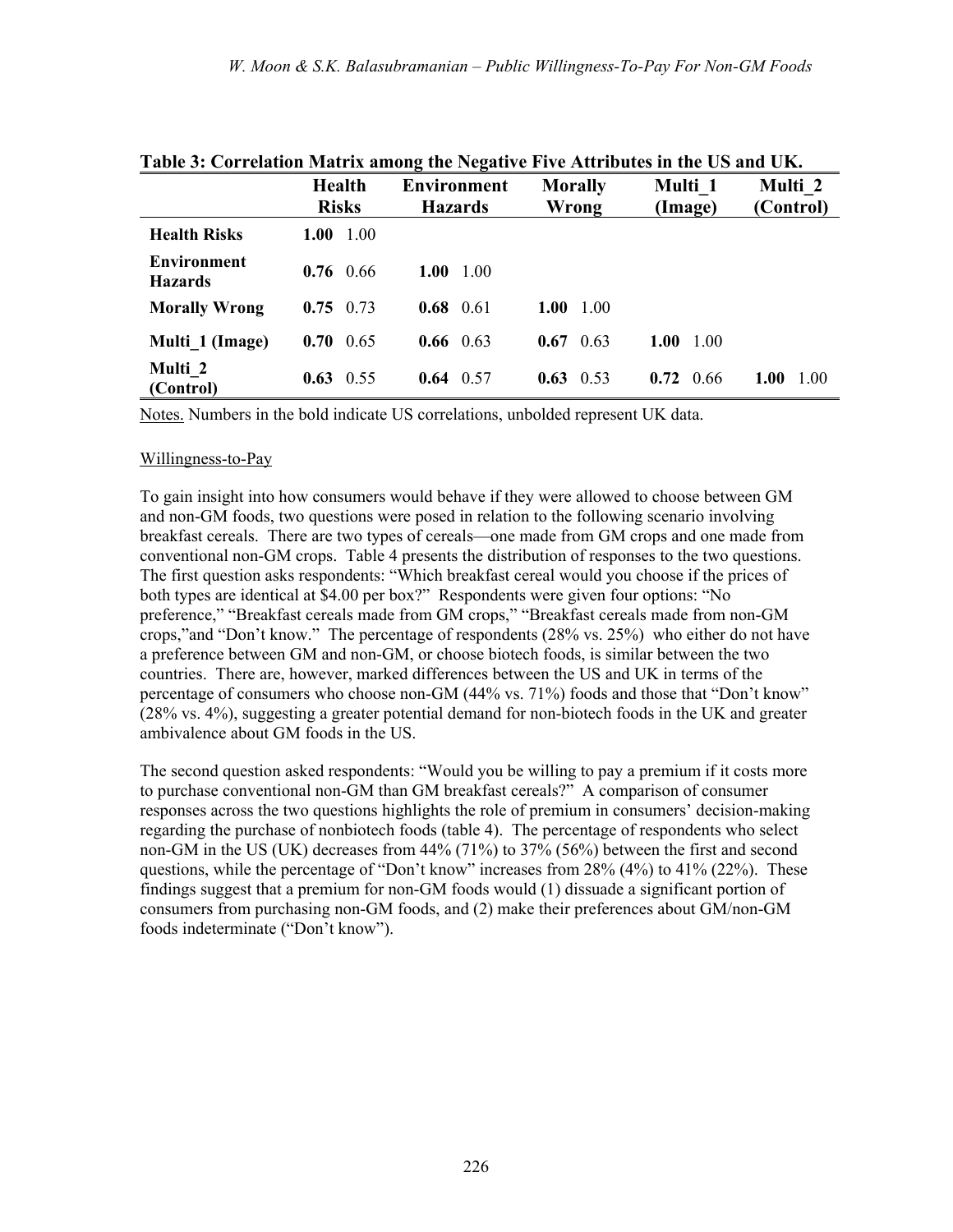|                                                                                                          | <b>United States</b> | <b>United Kingdom</b> |
|----------------------------------------------------------------------------------------------------------|----------------------|-----------------------|
| Which would you choose when the prices<br>are identical between GM and non-GM<br>breakfast cereals? (%)  |                      |                       |
| Nonbiotech breakfast cereals                                                                             | 44                   | 71                    |
| Biotech breakfast cereals                                                                                | 6                    | $\overline{2}$        |
| No preference                                                                                            | 22                   | 23                    |
| Don't know                                                                                               | 28                   | 4                     |
| Would you be willing to pay a premium<br>when it costs more to purchase non-GM<br>breakfast cereals? (%) |                      |                       |
| Yes                                                                                                      | 37                   | 56                    |
| No                                                                                                       | 22                   | 22                    |
| Don't know                                                                                               | 41                   | 22                    |

#### **Table 4. Purchase Intentions between Non-GM and GM Foods.**

### **Probit Model Of Willingness-To-Pay**

The above review of selected survey results provides useful insights into current trends in public sentiments about agrobiotechnology in the US and UK while illustrating marked differences across the two countries. To provide more detailed analysis of behavioral intentions with regard to non-GM foods, this section specifies a discrete choice (probit) model using the dichotomous ("yes" and "no") responses to the second question (i.e., "Would you be willing to pay a premium if it costs more to purchase nonbiotech foods?") as the dependent variable. In particular, our study addresses two issues with the probit model: (1) whether negative and positive perceptions about agrobiotechnology translate into behavior as measured by willingness-to-pay a premium and (2) the relative size of the impacts of such perceptions on willingness-to-pay. Accordingly, the probit model hypothesizes that the decision whether or not to pay a premium to avoid GM foods is shaped by risk and benefit perceptions about agrobiotechnology. Given the high correlations among perceived negative and positive attributes, respectively, it is difficult to distinguish the effect of a perceived attribute on willingness-to-pay from those of other attributes. Health risks (Risk) and reduction in world food shortages through increased yields (Benefit) were selected to represent negative and positive attributes, respectively. These variables were selected because they are the most frequently cited by opponents and proponents of agrobiotechnology. Further, the probit model includes two additional explanatory variables based on the expectation that consumersí decisions whether or not to pay a premium to purchase non-GM foods are linked positively to their beliefs about the need for a labeling system (Label) and negatively with the degree of trust (Trust) consumers place in the regulatory agencies in regard to the safety of GM foods.

Three probit models of willingness-to-pay using (1) pooled data, (2) US data, and (3) UK data were estimated using the maximum likelihood method. Table 5 presents estimation results for each of the three models. The negative sign and  $t$ -value  $(3.04)$  of the binary variable, "Country" (US=1, UK=0), in the pooled data model validate that US consumers are less inclined to pay a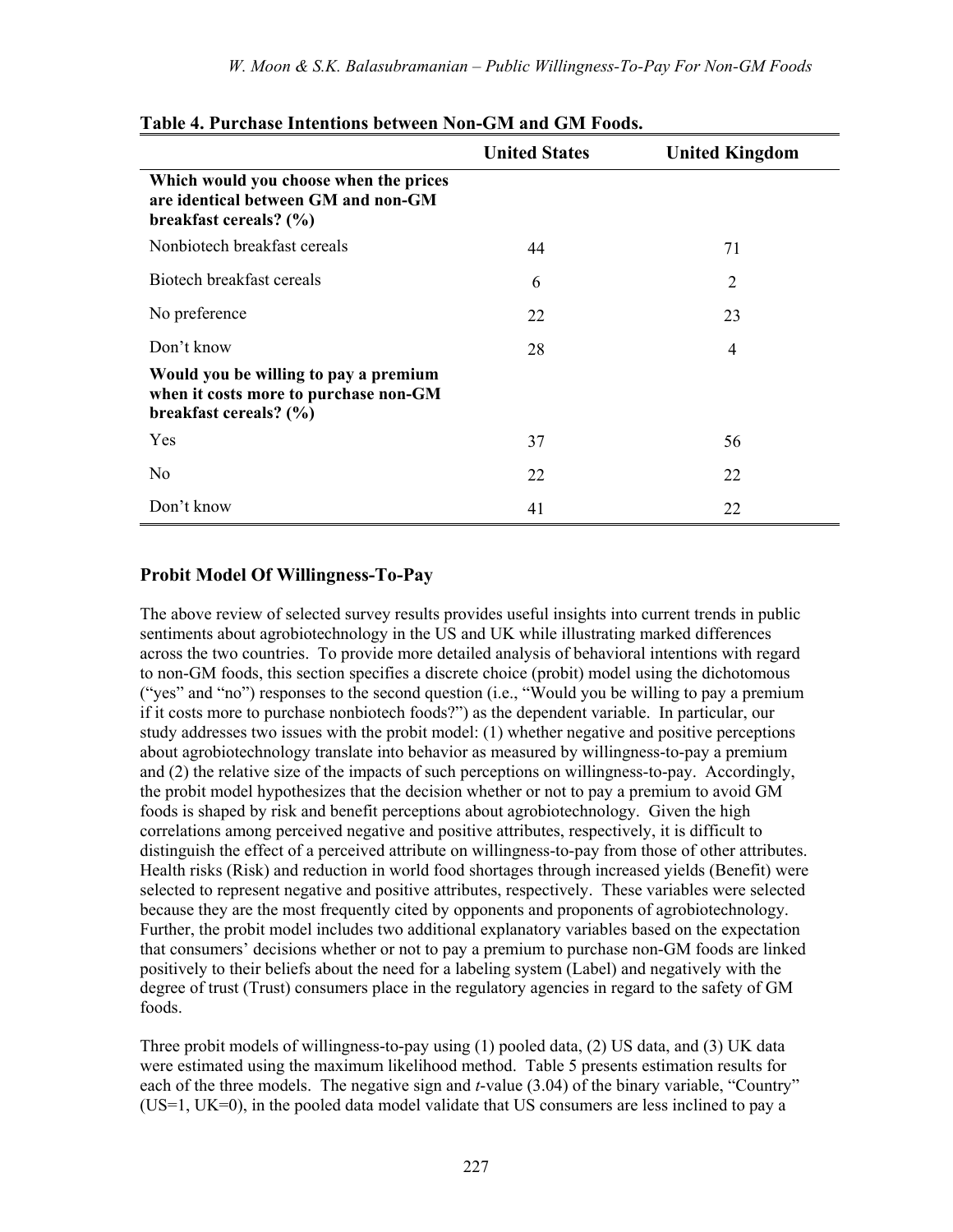premium to buy non-GM foods as compared to UK consumers, pointing to a structural difference in willingness-to-pay between these countries. Therefore, separate models (2 and 3) as opposed to the pooled model (1) are more appropriate for our comparative analyses across the two countries.

Estimated results establish that subjective risk and benefit perceptions translate into behavioral intentions as measured by willingness-to-pay a premium. On the one hand, health risk perceptions are a significant factor motivating both US and UK consumers to pay a premium to purchase nonbiotech foods. That is, the stronger the belief that agrobiotechnology poses health risks the more likely consumers are willing to pay a premium to avoid GM foods. Benefit perceptions, on the other hand, were negatively associated with willingness-to-pay: if consumers perceive some benefits from agrobiotechnology in the form of a reduction in world food shortages, they are less willing to pay a premium for non-GM foods. Yet the association is statistically significant only in the UK case, suggesting that UK consumers' demand for non-GM foods will weaken if they perceive benefits from agrobiotechnology. As expected, there was a positive linkage between the labeling preference (Label) and willingness-to-pay a premium: if consumers consider a mandatory labeling system necessary, then they are more willing to pay a premium to purchase non-GM foods than those who do not. Consumers who distrust the ability of their respective governments to assure the safety of GM foods were more likely to pay a premium to purchase non-GM foods.

|                                  | (1) Pooled Data  |                  |                  | (2) United States                                                                  | (3) United Kingdom |                  |
|----------------------------------|------------------|------------------|------------------|------------------------------------------------------------------------------------|--------------------|------------------|
| Variable                         | <b>Estimates</b> | <i>t</i> -ratios | <b>Estimates</b> | Parameter Asymptotic Parameter Asymptotic Parameter Asymptotic<br><i>t</i> -ratios | <b>Estimates</b>   | <i>t</i> -ratios |
| Constant                         | $-0.37*$         | $-1.78$          | $-0.60*$         | $-2.00$                                                                            | $-0.33$            | $-1.14$          |
| <b>Risk</b>                      | $0.23***$        | 8.60             | $0.19***$        | 4.78                                                                               | $0.26***$          | 7.09             |
| <b>Benefit</b>                   | $-0.08***$       | $-3.04$          | $-0.05$          | $-1.43$                                                                            | $-0.10**$          | $-2.73$          |
| <b>Trust</b>                     | $-0.16***$       | $-7.13$          | $-0.15***$       | $-4.40$                                                                            | $-0.18***$         | $-5.52$          |
| Label                            | $0.18***$        | 6.71             | $0.18***$        | 4.50                                                                               | $0.17***$          | 4.88             |
| Country <sup>a</sup>             | $-0.19**$        | $-3.04$          |                  |                                                                                    |                    |                  |
| $Log-L$                          | $-1,084.00$      |                  | $-476.00$        |                                                                                    | $-605.00$          |                  |
| LR (zero<br>slopes) <sup>b</sup> | $-601.00$        |                  | $-178.40$        |                                                                                    | $-395.80$          |                  |
| pseudo-R <sup>b</sup>            | 0.26             |                  | 0.20             |                                                                                    | 0.30               |                  |
| No. of Obs.                      | 2,188.00         |                  | 839.00           |                                                                                    | 1,349.00           |                  |

**Table 5: Maximum Likelihood Estimates for Probit Models of Willingness-to-Pay in the US and UK.** 

Notes. \*  $P < 0.10$ ; \*\*  $P < 0.05$ ; and \*\*\*  $P < 0.01$ . — not applicable. <sup>a</sup> Country denotes a binary variable equal to one if the respondent is from the US.  $<sup>b</sup>$  Critical value of chi-square with 5</sup> degrees of freedom is 15.09 at  $\alpha$ =0.01.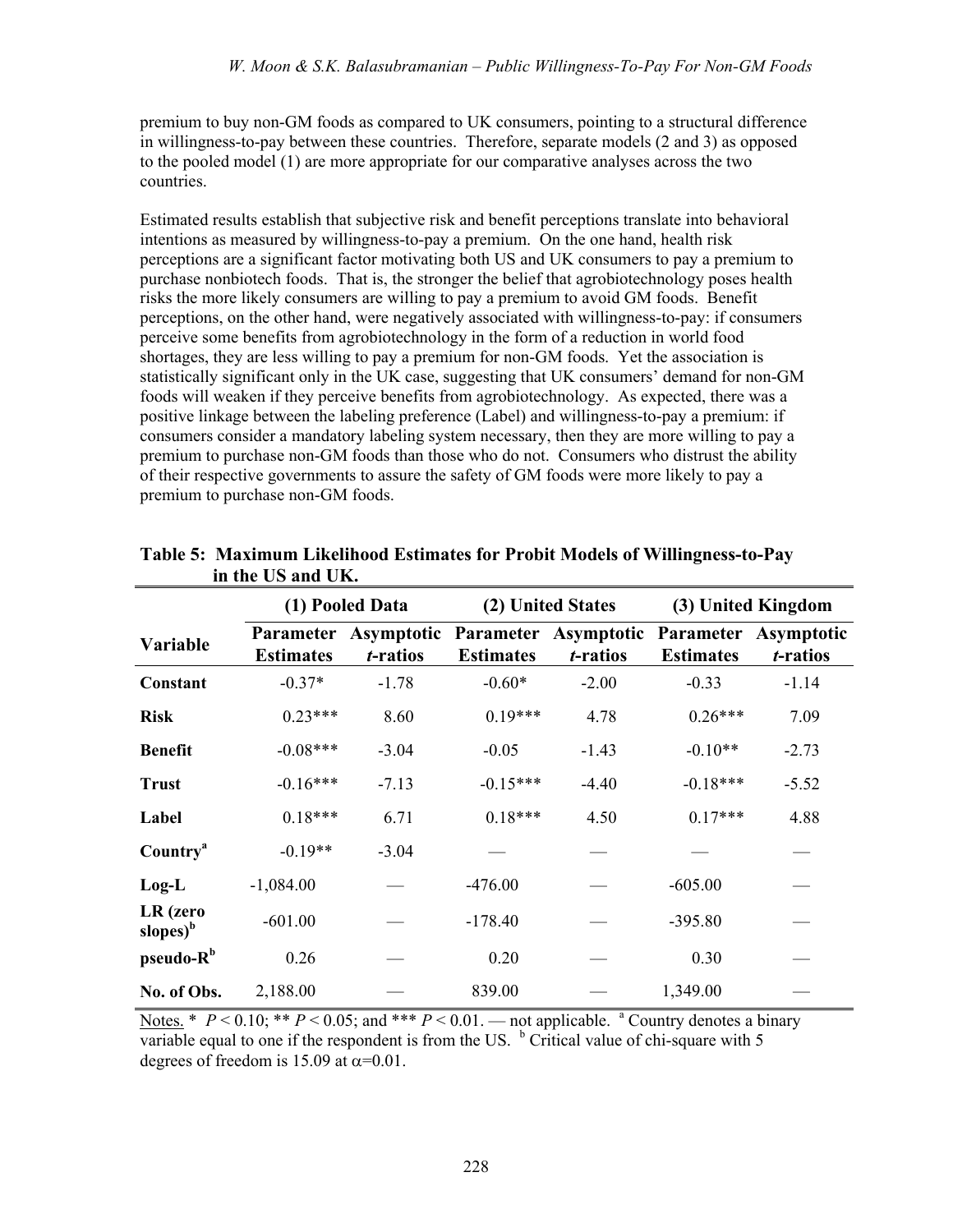Using the Probit estimates, simulation analysis was conducted to demonstrate the relative impacts of risk and benefit perceptions on the probability of paying more to purchase non-GM foods in the US and UK. We use simulation analysis to demonstrate the relative impacts of risk and benefit perceptions on the probability of paying more to purchase non-GM foods in the US and UK. That is, using the Probit estimates, the probability of willingness to pay a premium can be calculated across the six-point disagree/agree scale used to measure the risk/benefit perceptions. The range of changes then can be shown over the six categories. The simulation is performed by allowing risk/benefit perception variables to change over the six categories while holding other variables fixed.

Figure 2 confirms the significant and positive linkages between risk perceptions and the probability of willingness-to-pay a premium in both countries (US Risk; UK Risk). As the scale of risk perception varies from 1 (Perceive little) to 6 (Strongly perceive), the probability of willingness-to-pay a premium increases from 24% (31%) to 58% (71%) percent in the US (UK), with the difference being as large as  $34\%$  (40%). The figure also shows the negative association of benefit perception with willingness-to-pay (US Benefit; UK Benefit). With the same scale variation for benefit perception, the probability decreases from 47% (64%) to 37% (50%) in the US (UK), yielding only a 10% (14%) difference. As a consequence, the range of changes in the probabilities of willingness-to-pay differ substantially across risk and benefit perceptions, establishing that risk perception plays a more important role in consumers' purchasing decisions of non-GM foods than does their perception of benefits.

### **Figure 2: Simulated Effects of Risk and Benefit Perceptions on Willingness-to-Pay a Premium for Non-GMs.**

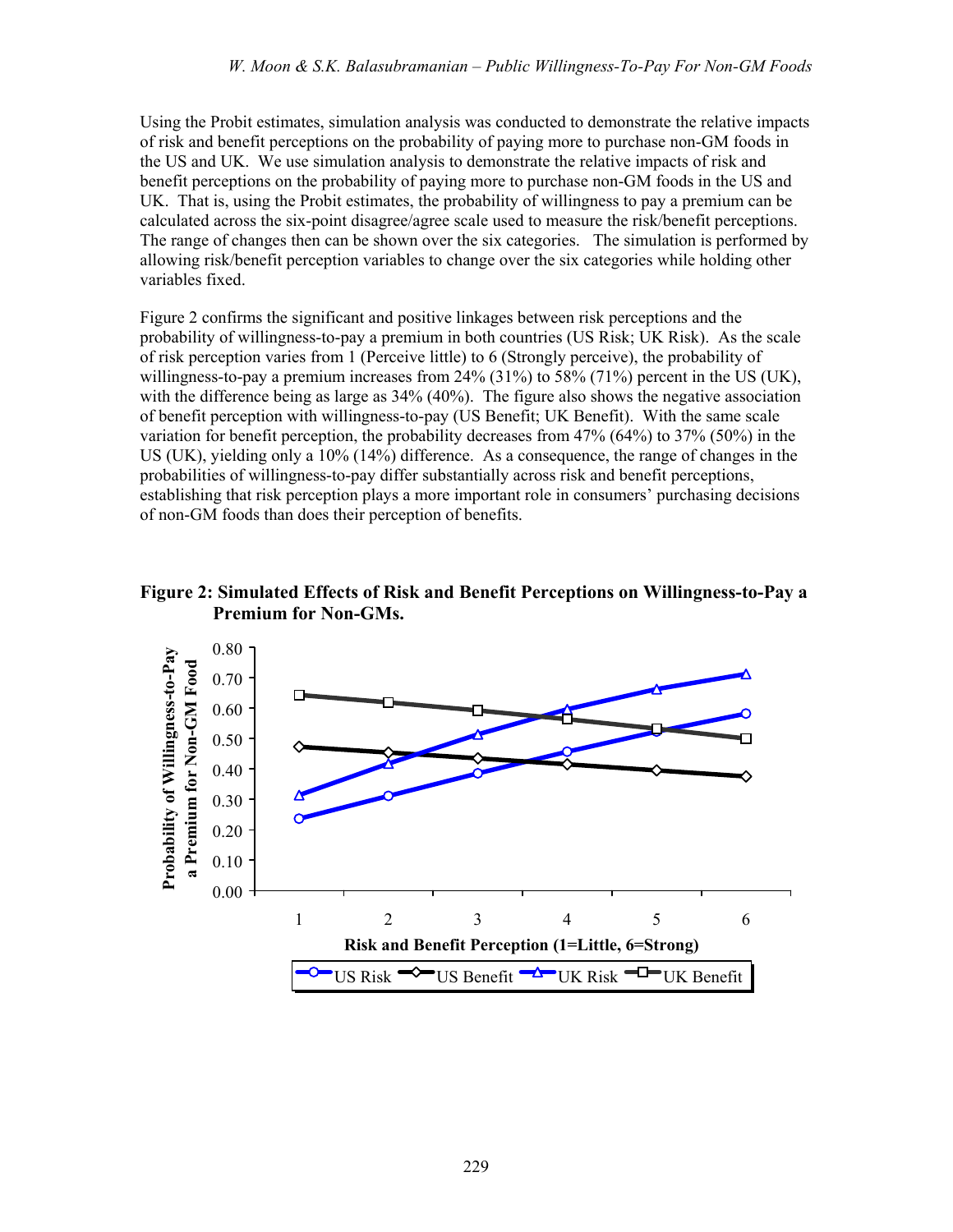## **Conclusions**

This study has consisted of two parts: analyses of the NPD survey data and development of the probit model in an effort to advance our understanding of consumer perceptions about various aspects of agrobiotechnology and their linkages to willingness-to-pay a premium for non-GM foods in the US and UK. Our analyses of the NPD survey data confirms substantive divergences between the US and UK in two key respects: (1) perceptions about the negative aspects of agrobiotechnology and (2) the extent that consumers trust the government in securing the safety of foods, in general, and GM foods, in particular. United Kingdom consumers exhibit higher distrust of regulatory agencies and associate agrobiotechnology with negative attributes more intensely than US consumers. These insights are likely to underlie the discrepancy in the levels of public acceptance of GM foods across the US and UK.

An additional significant finding from our survey was that a greater portion of US consumers were withholding judgment about agrobiotechnology. This result was evident in consumer responses to questions asking (1) overall attitude toward agrobiotechnology, (2) perceptions about individual attributes of agrobiotechnology, and (3) willingness-to-pay a premium for non-GM foods. These differences may constitute an important share of the discrepancies in public sentiments about agrobiotechnology between the US and UK and reflect: (1) relatively less knowledge or awareness about agrobiotechnology issues on the part of US consumers, (2) greater ambivalence of US consumers about the attributes of agrobiotechnology and/or (3) a stronger belief that the potential effects of agrobiotechnology on human health or environment are intrinsically uncertain.

The core of the controversy over biotech foods is the extent to which consumers perceive benefits from agrobiotechnology relative to its risks. The role of risk and benefit perceptions in shaping willingness-to-pay a premium for non-GM breakfast cereals was evaluated. Overall, our analyses indicate that risk perception exerted a stronger influence on the willingness-to-pay for non-GM foods than did benefit perceptions in both countries. This finding suggests that addressing negative perceptions of agrobiotechnology (e.g., conducting scientific risk assessment, educating, and communicating with the public about the results of such assessment efforts) is potentially the most direct and convincing way of dealing with consumer concerns about GM foods. In reality, such strategies may prove ineffective in altering consumer perceptions because of the difficulties associated with communicating highly technical scientific results to the public.

Although it is important for the scientific community to continue its research to establish the safety of GM foods and to gain their long-term acceptance, the negative and statistically significant impact of benefit perceptions on willingness-to-pay in the UK casts hopes for altering negative reception of GM foods in Europe: promoting/educating consumers of the benefits of agrobiotechnology could offset negative sentiments about GM foods, to a certain extent. The result is particularly significant in the sense that the benefit used in this study is in the form of reduced world food shortages and most likely represents a remote (public) benefit to consumers in Europe and North America. Golden rice (with improved Vitamin A, primarily beneficial to consumers in the developing world) is a good example of offering direct benefits, while it remains to be seen what impact it will have on the GM debate. If GM food products can present direct and private benefits to consumers particularly in developed countries, they may trigger a change in the consumer reception of GM foods. In this regard, the role of the research community and agrobiotechnology industry in bringing to the market GM products offering direct benefits relevant to European consumers who most strongly demand non-GM foods is of critical importance.